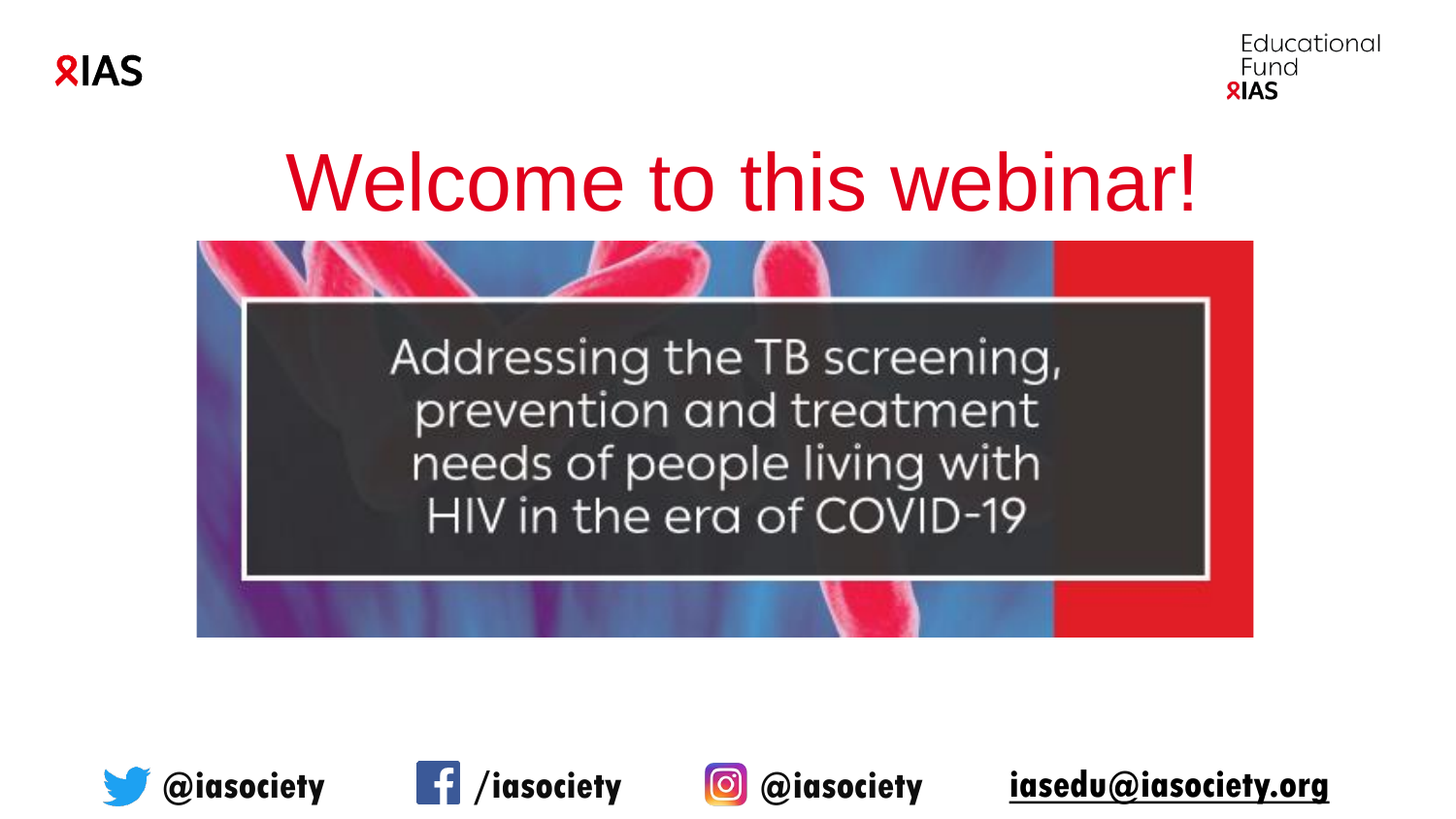

## Moderator





**Lynette Mabote**, Consultant and the Global Advocacy Advisor for the Treatment Action Group (TAG), USA

Keneilwe Lynette Mabote has been a TB Advocate for over a decade, working in Africa, Latin America and South-East Asia. She has a legal background with an LLM in Intellectual Property.

Lynette lives and breathes community engagement and grass-roots advocacy strengthening and is currently a part-time Consultant and the Global Advocacy Advisor for the Treatment Action Group (TAG).





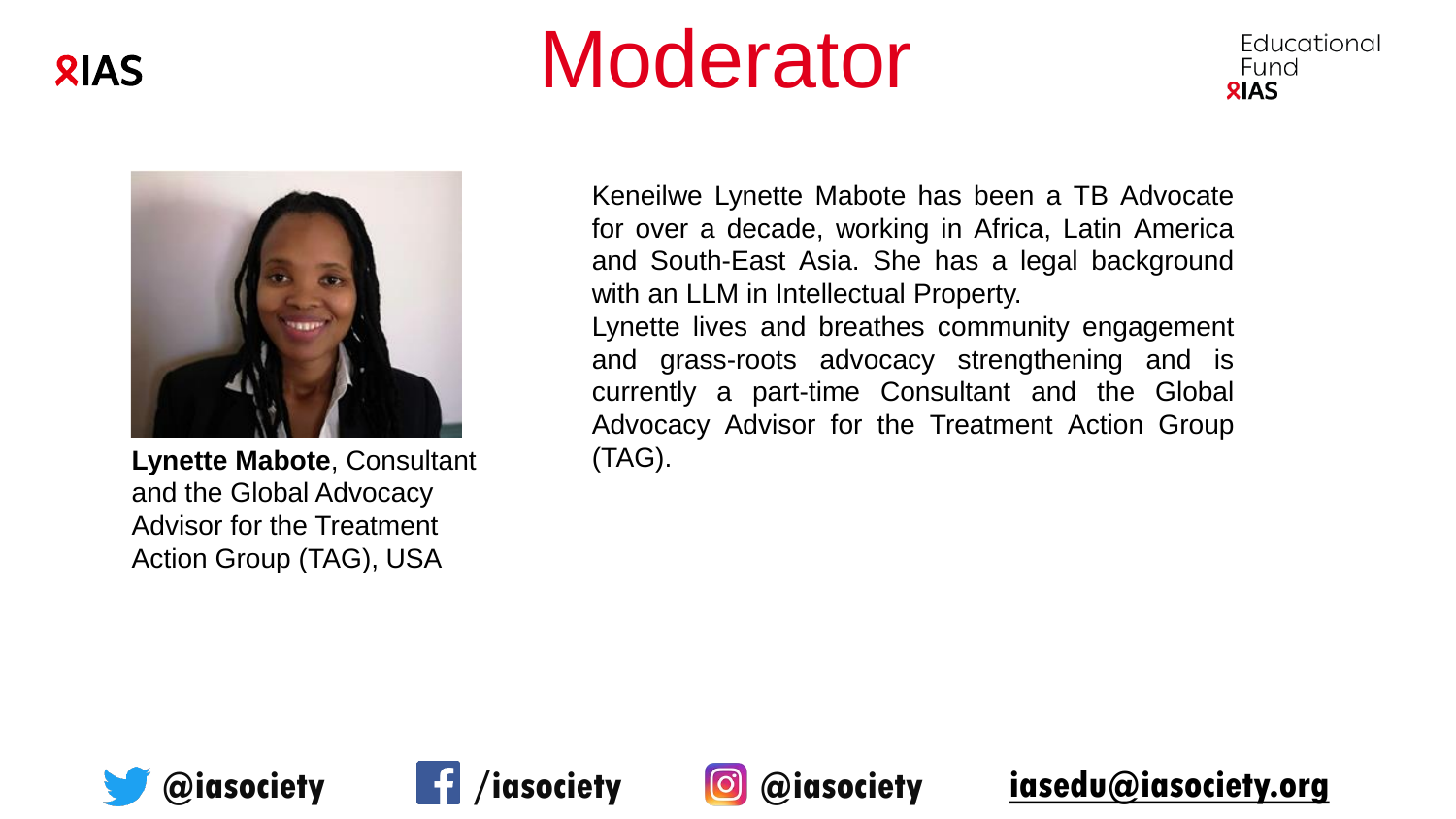## Moderator and Speaker



**RIAS** 

**Anton Pozniak**, Chelsea and Westminster Hospital, UK & IAS Immediate Past President, Switzerland

Dr. Anton Pozniak is a Consultant Physician in HIV Medicine at the Chelsea and Westminster Hospital and Professor in the Department of Clinical Research at the London School of Hygiene and Tropical Medicine UK. He became a Fellow of the Royal College of Physicians in 1996 and a life member of the British HIV Association in 2014. He is the Immediate Past President of the International AIDS Society and has served as Track B programme committee member for AIDS 2006, AIDS 2010 and plenary speaker at AIDS2008. He was a member of the Conference Coordinating Committee for IAS2017 and AIDS2018.







**@iasociety /iasociety @iasociety [iasedu@iasociety.org](mailto:iasedu@iasociety.org)**

Educational

Fund **RIAS**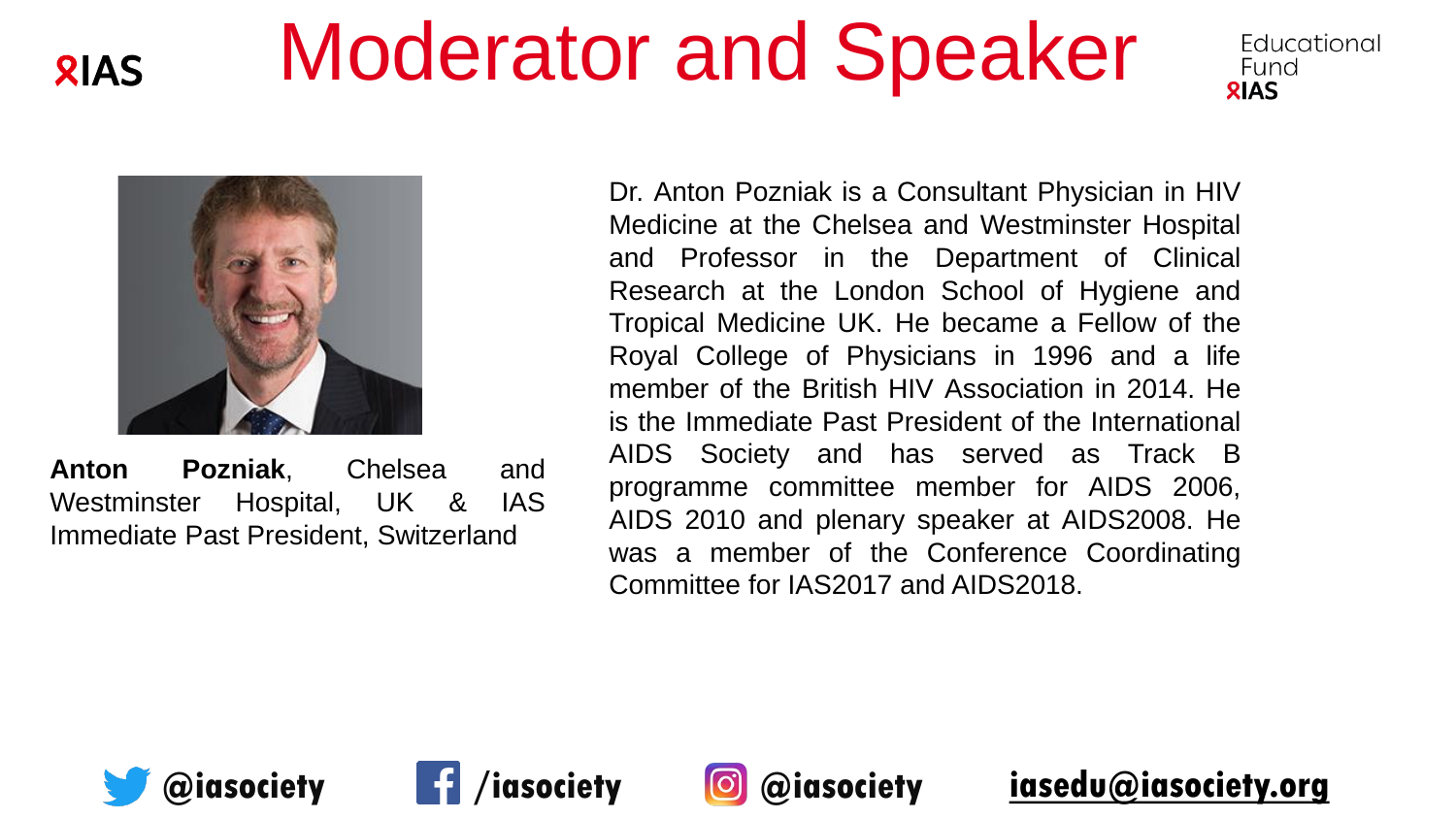



**Gilles Van Cutsem**, Doctors Without Borders, South Africa





Gilles Van Cutsem is a humanitarian medical doctor and epidemiologist who currently serves as a senior HIV & TB Adviser and International AIDS Working Group Lead for Médecins Sans Frontières's Southern African Medical Unit and as an Honorary Research Associate at the Centre for Infectious Disease Epidemiology and Research of the University of Cape Town. His work with Doctors without Borders (MSF) in sub-Saharan Africa spans over two decades, most of it caring for people with HIV and TB in South Africa, but also coordinating various other emergency responses. He has also supported various MSF activities on COVID-19 in South Africa. He holds a Medical Doctor degree from the University of Louvain, a Diploma of Tropical Medicine from the Institute for Tropical Medicine in Antwerp and a Masters in Public Health and Epidemiology from the University of Cape Town.





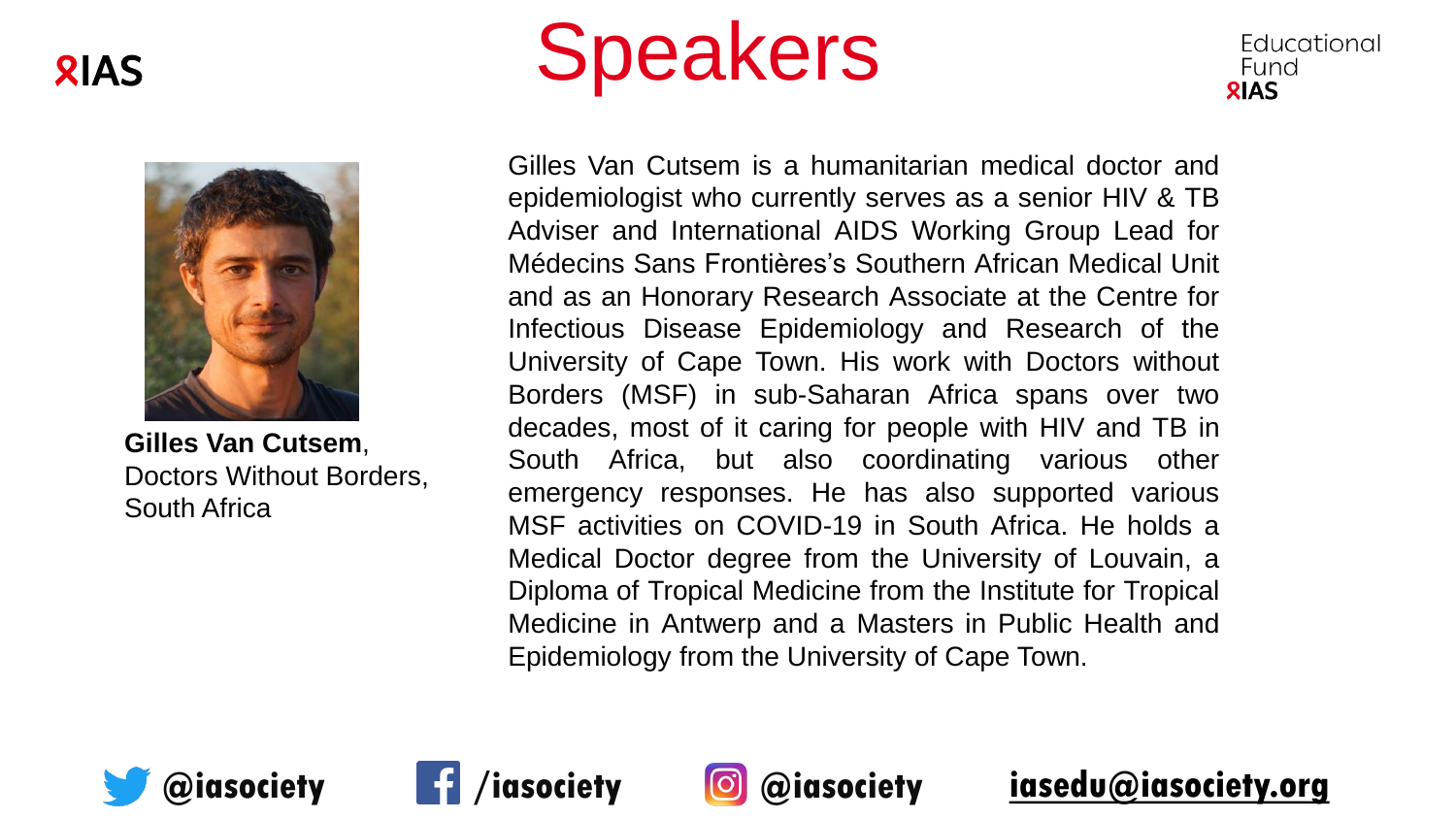







**James Malar**, Stop TB Partnership, Switzerland

James Malar works for the UN hosted Stop TB Partnership in Geneva. He works in the Country and Community Support for Impact Team where he leads on human rights and community engagement.







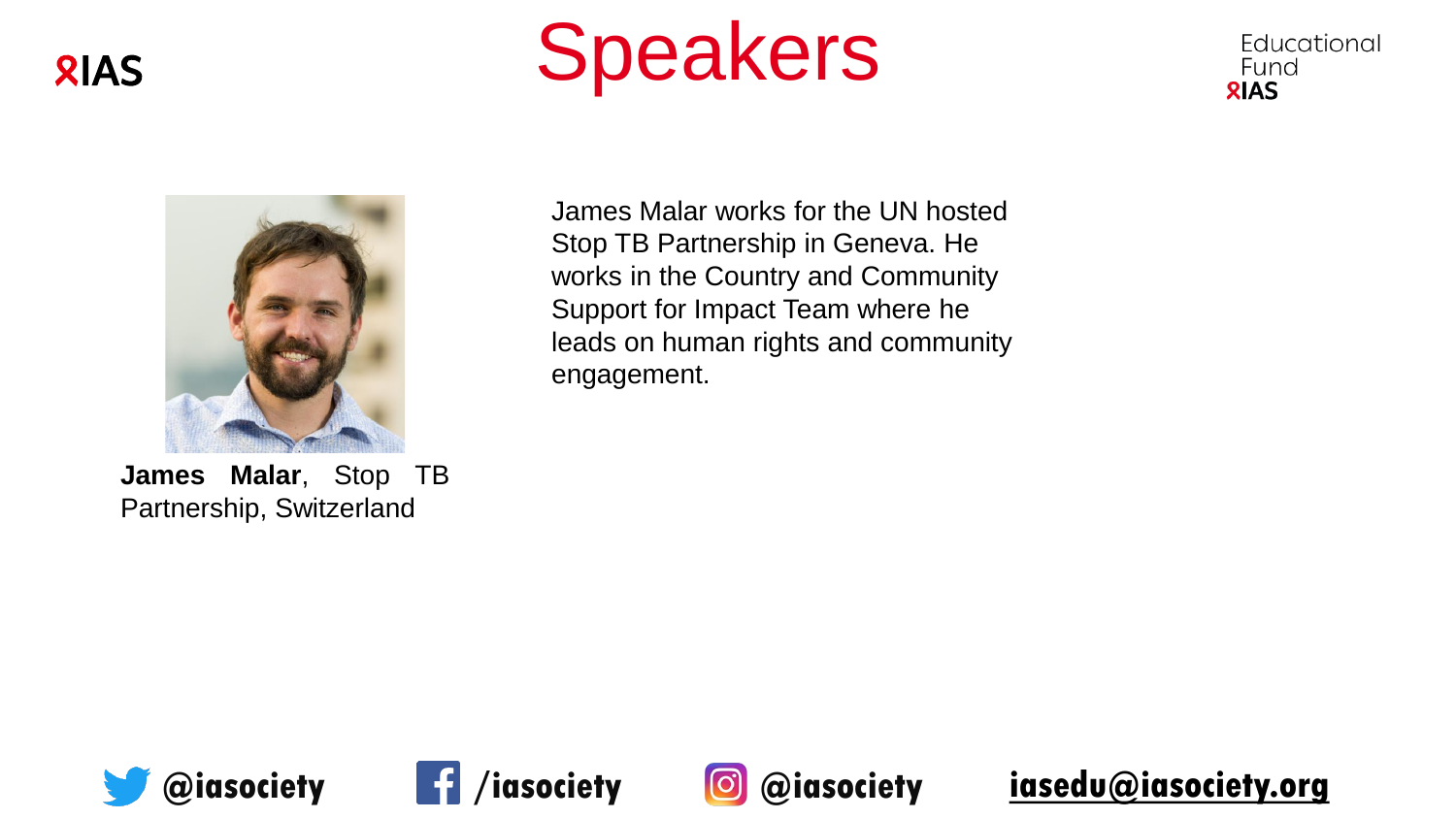







**Cuc H. Tran**, Centers for Disease Control and Prevention (CDC), USA

Dr Cuc H. Tran, Epidemiologist at Division of Global HIV & TB, Centers for Disease Control and Prevention (CDC), United States. She has over ten years of public health training and experience in tuberculosis, influenza, rabies, Zika, and STIs. Over the course of her career, she has obtained a total of \$2.2 million of funding and worked in seven countries. Currently, she is the point of contact for TB activities in Eswatini and Vietnam. Her work also focuses on TB infection among migrants and TB preventative therapy among persons living with HIV.





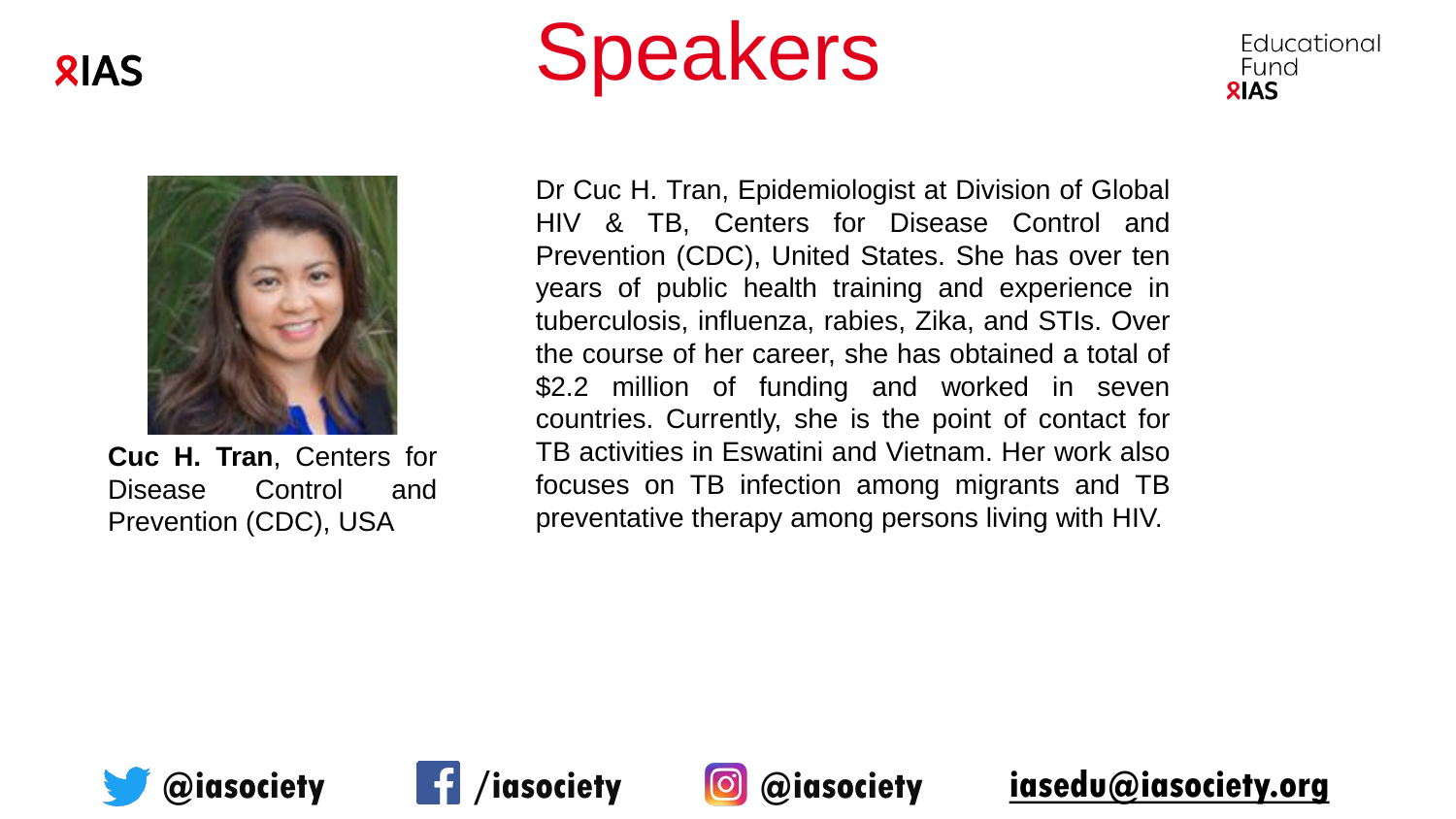



**Andrew Medina-Marino**, Desmond Tutu Health Foundation, South Africa





Dr. Medina-Marino is a public health researcher, with a particular interest and growing research portfolio focused on Men's Health in the context of TB, HIV and mental health. He received his PhD in from the California Institute of Technology and is currently completing his MPH in Epidemiology at the University of Cape Town. He is Head of Research for the Foundation for Professional Development, Senior Investigator and co-Lead of the Men's Health Division at the Desmond Tutu Health Foundation at the University of Cape Town, and an Adjunct Associate Professor in the Department of Psychiatry in the Perelman School of Medicine at University of Pennsylvania. Prior to moving to South Africa, Dr. Medina-Marino was an Epidemic Intelligence Service Officer for U.S. CDC.





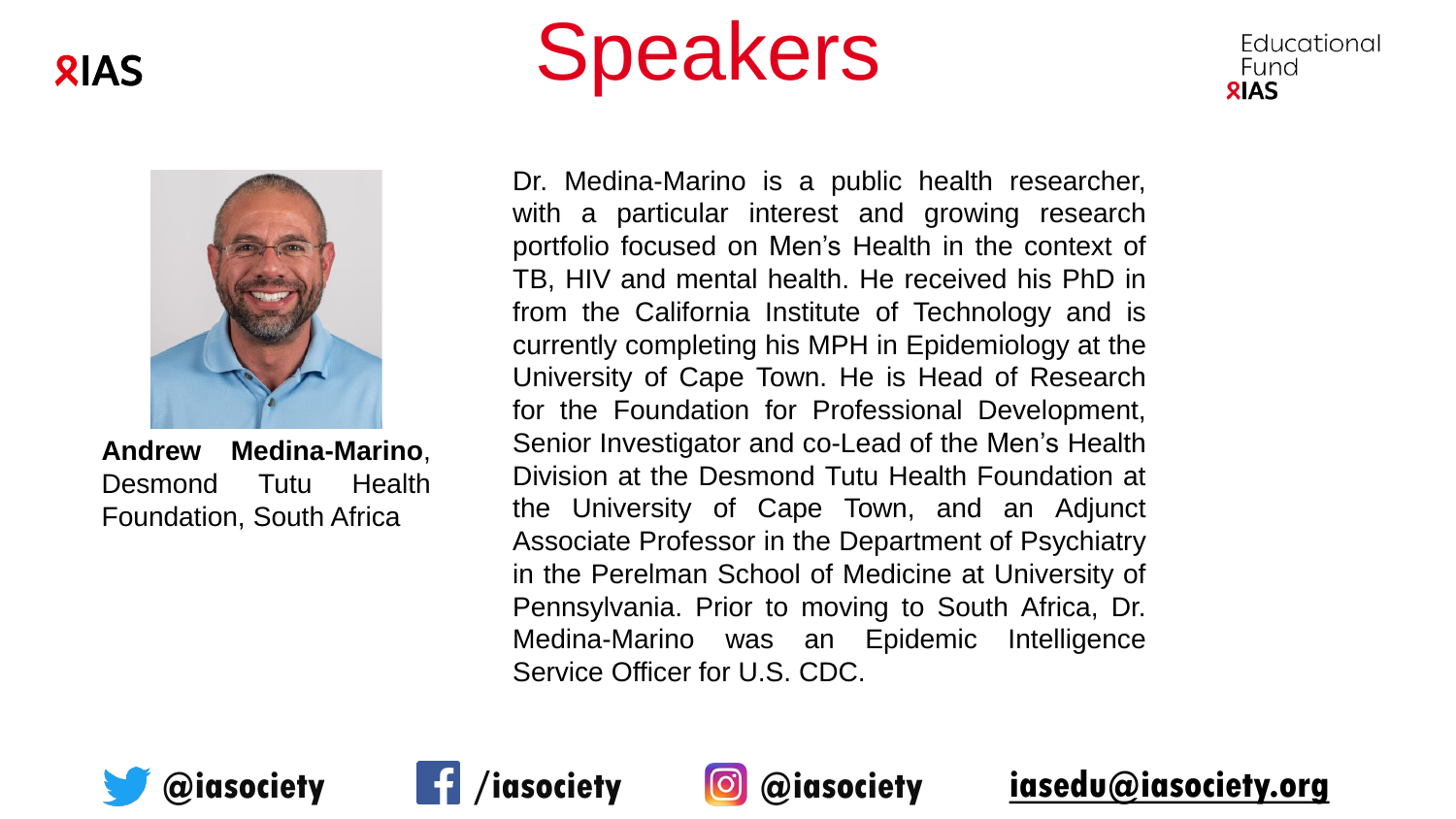



**Maurine Murenga**, TB Women, Kenya





Maurine Murenga is a passionate advocate for the health, development and human rights of women and girls living with HIV and affected by TB from Kenya. Driven by her lived experience, Maurine founded the Lean on Me Foundation. Maurine is a former Board Member of the Communities Delegation on the Board of the Global Fund, represents communities on the TB Stakeholders Association of TB Alliance and chairs the Steering Committee of Women 4 Global Fund. More recently, Maurine co-founded TBWomen, the global network of women in all their diversity who are affected by TB and are working toward a gender transformative TB response.